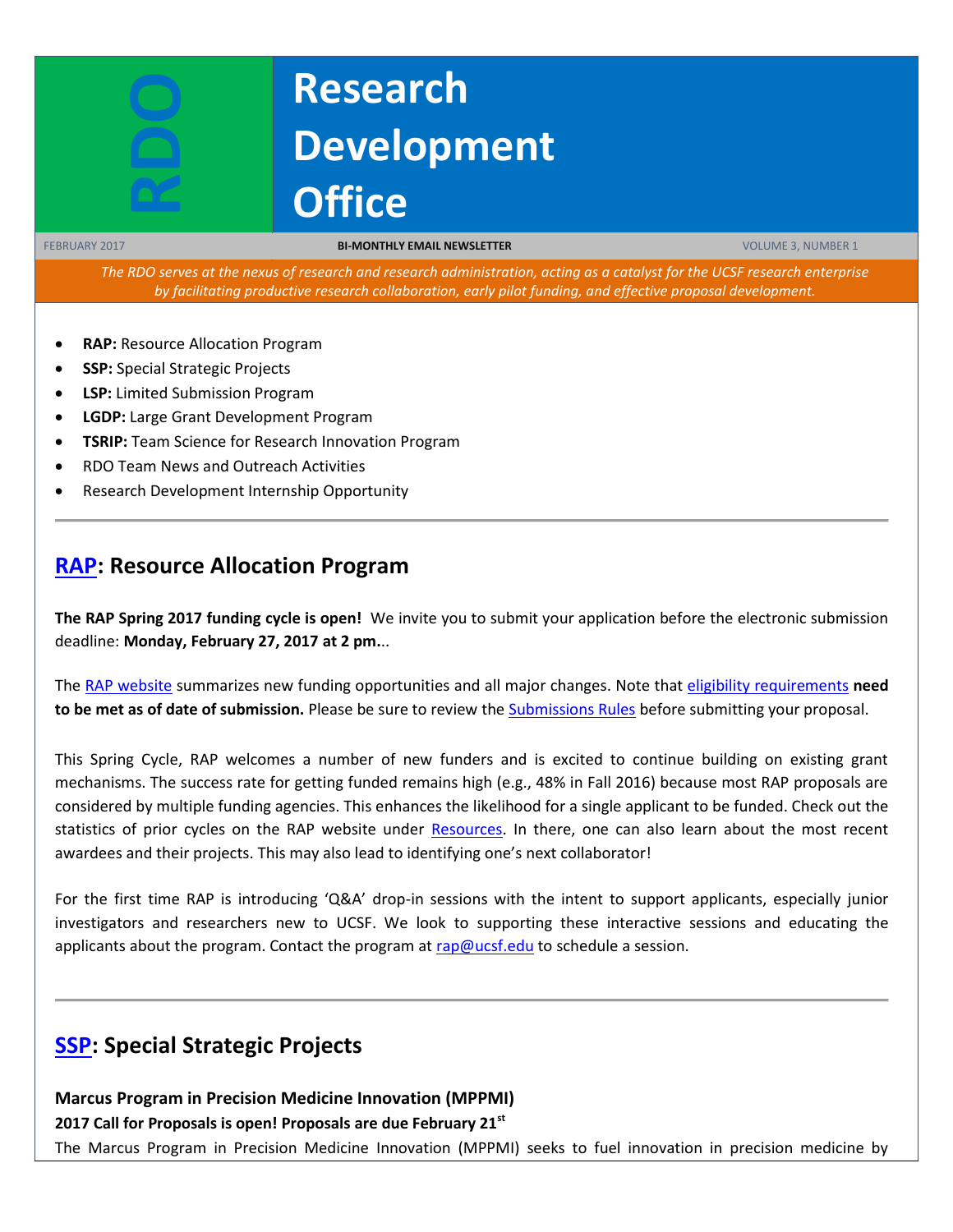fostering creative, high risk, high impact team science projects anchored in basic science and extending into the precision medicine continuum toward improved patient outcomes. The MPPMI invites proposals in two award categories, Seeding Bold Ideas, and Transformative Integrated Research. See the [MPPMI program website for details.](http://rdo.ucsf.edu/marcus-program-precision-medicine-innovation-2017-call-proposals-timelines) Contact Gretchen Kiser at [gretchen.kiser@ucsf.edu](mailto:gretchen.kiser@ucsf.edu) if you have any questions.

# **[LSP:](http://rdo.ucsf.edu/limited-submission-program-lsp) Limited Submission Program**

#### **Current LSOs of note:**

| <b>Internal Deadline</b>         | <b>Sponsor</b>                                     | <b>Opportunity Title</b>                      |
|----------------------------------|----------------------------------------------------|-----------------------------------------------|
| February 13 <sup>th</sup> , 2017 | Packard Foundation                                 | Fellowships for Science and Engineering       |
| February 14 <sup>th</sup> , 2017 | Association of American<br><b>Medical Colleges</b> | 2017 Herbert W. Nickens Faculty<br>Fellowship |

**Important Links:** More information about the LSP & Current LSO listings: [rdo.ucsf.edu/LSP](http://rdo.ucsf.edu/limited-submission-program-lsp)

# **[LGDP:](http://rdo.ucsf.edu/large-grant-development-program-lgdp) Large Grant Development Program**

After taking some much-needed down time, the Large Grant Development Program kicked off 2017 with a U54 proposal to establish a UCSF Contraception Innovation and Training Center. The center, funded by the NICHD, would focus on the development of and behavior towards non-hormonal contraception. We also revamped our postsubmission satisfaction survey to better capture the perceived value of our services and what areas we can continue to improve.

If your team will soon be developing a large, multi-investigator proposal, our Large Grant Development Program (LGDP) is here to help! Here are just some of the services that the LGDP ,led by Dr. Kristin Dolan, can provide:

- o Strategy and grantsmanship input
- $\circ$  Project management of the proposal preparation process, including timeline development and tracking, and liaising with the funding agency or Research Management Services
- o Technical writing and editing

### **RDO's Templates and Guides**

All UCSF staff and faculty have access to [library of grant template text,](http://guides.ucsf.edu/rdo) managed by the RDO and hosted on a UCSF Library Guides page. Do you have suggestions of other templates to add, or see something that needs to be updated? Please let us know by emailing Kristin Dolan [\(kristin.dolan@ucsf.edu\)](mailto:kristin.dolan@ucsf.edu).

# **[TSRIP:](http://rdo.ucsf.edu/team-science-research-innovation-program-tsrip) Team Science for Research Innovation Program**

The TSRIP develops and facilitates intra- and extramural networking events enabling participating researchers to meet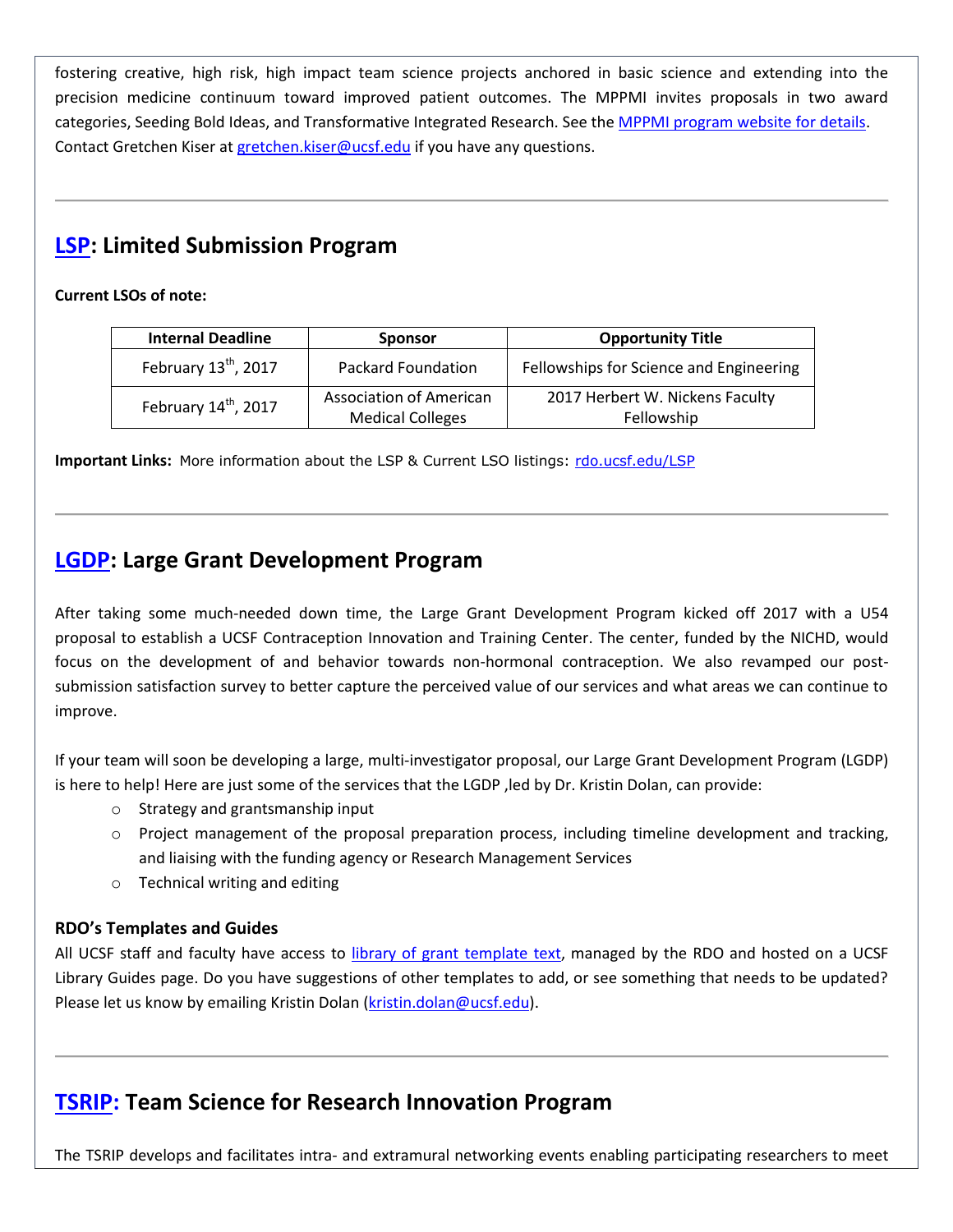investigators outside their usual circle of collaborators in order to foster a broader network, and to brainstorm new research ideas or expand the aims of their current work.

This month we completed our year-end program review and are proud to report that our events have facilitated over 750 new introductions between faculty members and sparked 300-plus ideas for collaboration. 69% of respondents to TSRIP after-event surveys report having follow-up conversation with people with whom they had a spark at an event. Within one year of events, 50% of respondents report initiating collaboration, 31% report developing a collaborative proposal, and 10% report receiving follow-on funding as a result of conversations initiated at a TSRIP event.

Arguably even more rewarding for our program are the positive words that faculty use to describe their experiences at TSRIP events. 91% of respondents say the event they attended was a "valuable experience" and that they would recommend a similar event to colleagues. We often hear very specific feedback from attendees, including the following from a faculty member who attended a speed-networking event: "This event has led to one of the most unexpected and most productive collaborations I have experienced. From a faculty development, community building, and idea generation standpoint, this was an amazing event." Very exciting!

We are also happy to report that we are utilizing survey responses to guide how we improve our events. We consistently hear that there is not enough time to meet all the interesting faculty members at our speed-networking events and that some additional structure to networking and follow-up could be helpful. We are looking to develop efforts in response to these comments. Thank you to everyone who has participated in team science events and especially those who also took the time to respond to our surveys. Your feedback enables us to construct a meaningful program report and is guiding our way forward.

#### **Upcoming Events**

In partnership with the Environmental Health Initiative and the Office of Sustainability, we will be hosting a very timely event titled **"Going Public: Risks and Responsibilities of Sharing Your Impactful Science" on March 3rd at Mission Bay**. This event is an opportunity for faculty to better understand how to communicate potentially socially-sensitive research findings – learn the role of UCSF in supporting researchers, logistically, ethically and legally, and ask questions of colleagues who have done it – all toward enabling UCSF faculty especially at this time to *go public* with their research findings. View the event announcement and register [here](http://rdo.ucsf.edu/sites/rdo.ucsf.edu/files/EHI%20event%20flyer%20March%203%202017_new.pdf) and at rdo.ucsf.edu.

Stay tuned for a couple of events that we're planning focused broadly on immunology. For the first event scheduled for late in April, TSRIP is working with the leadership of the Sandler Asthma Basic Research Group (SABRe) to develop and facilitate their leadership retreat. This asthma-specific event will feed into a broader, immunology-focused miniconference later this year.

If you are interested in participating or developing a separate networking event, please contact Gretchen at [gretchen.kiser@ucsf.edu.](mailto:gretchen.kiser@ucsf.edu)

# **RDO Team News and Outreach Activities**

**Would you like to inform your faculty of the menu of services and resources available through the RDO?** We are looking for opportunities to speak to groups of faculty to inform them of the programs and resources available